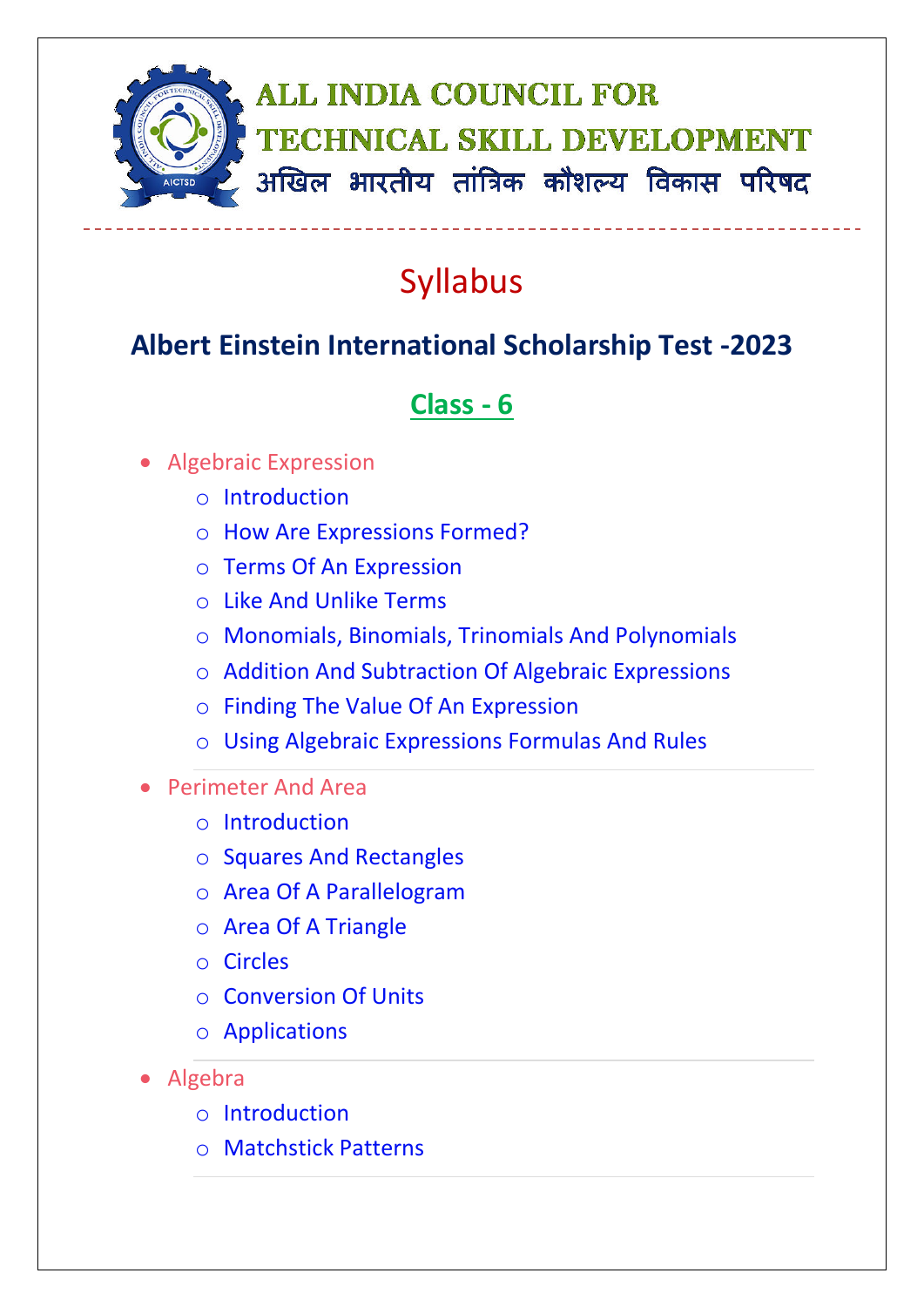

- o The Idea Of A Variable
- o More Matchstick Patterns
- o More Examples Of Variables
- o Use Of Variables In Common Rules
- o Expressions With Variables
- o Using Expressions Practically
- o What Is An Equation?
- o Solution Of An Equation
- Percentages
	- o Expressing Fractions As Percentages
	- o Converting Percentages To Fractions
	- o Expressing Percentages As Decimals
	- o Expressing Decimals As Percentages
	- o Finding Percentage Of A Number
	- o Money And Metric Measures As Percentages
	- o Why Do We Use Percentages?
- Averages
	- o Averages
- Ratio And Proportion
	- o Introduction
	- o Ratio
	- o Proportion
	- o Unitary Method
- Comparing Quantities
	- o Introduction